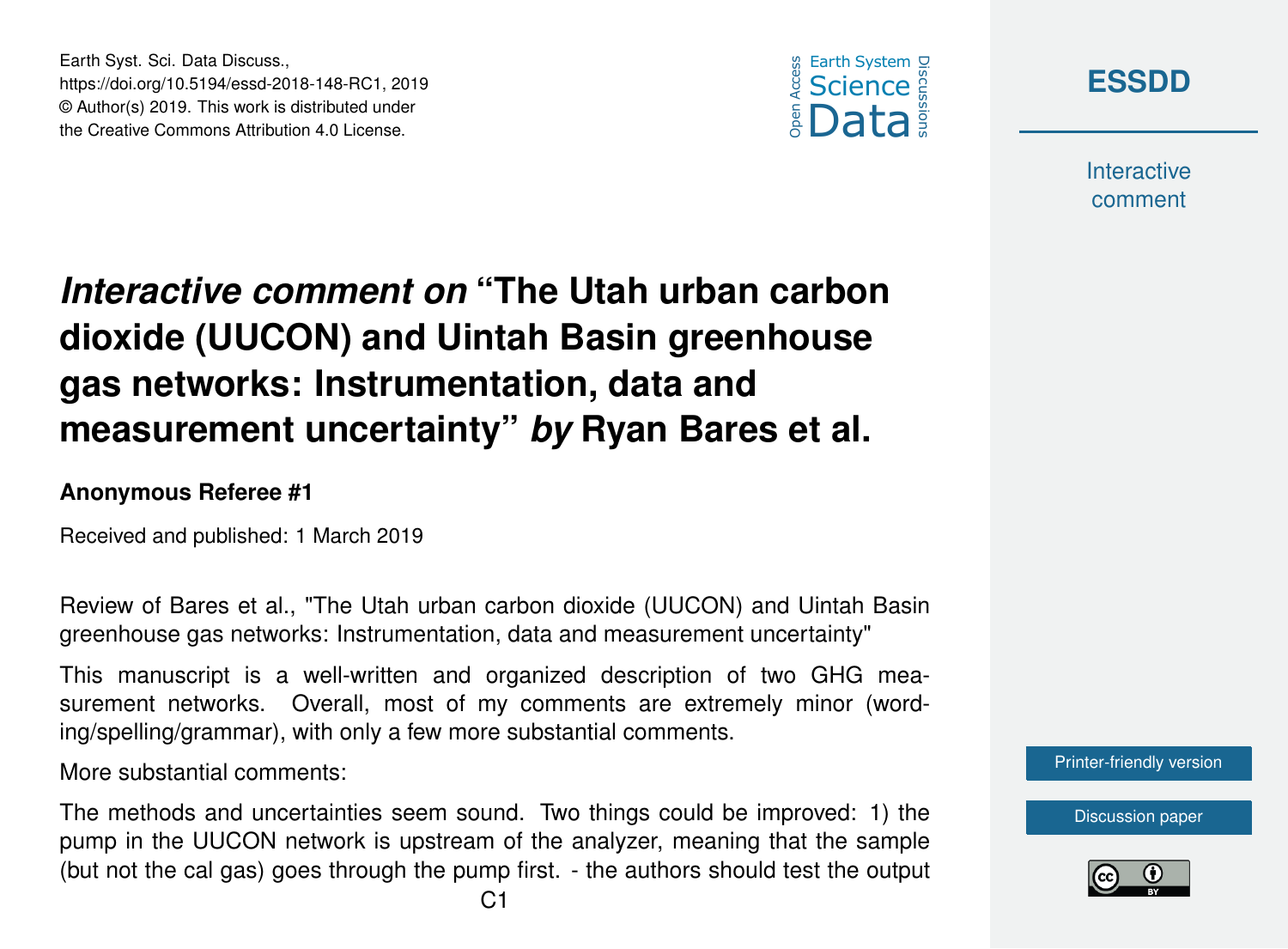of the pumps to ensure that Co2 is not compromised or changed by the pump, or add some language addressing this issue. 2) The system does not dry the sample, so the authors should ensure that that the water vapor correction is robust. Although they have done a very nice job explaining how it is applied for the Licor, they state that they do not think it is a large component of the uncertainty but they do not back that up. This should be done for both systems.

Specific comments:

L79. Restate what "These methods" refer to here

L115: IGRA should be IRGA

L118 - reword - what is continuously flowing (data? air?) and what is high-frequency? not the method.

L123 Again, what exactly is meant by "continuous" vs. "not continuous"? Are the 5 minute points not averages and the 10 second data are averages? Or is this just referring to the higher reporting frequency?

L126 I would not put quotes around contamination (not a term being defined here or special usage)

L146. um is not the abbreviation for micrometer, the actual greek mu should be used here

mole fraction should probably be used consistently throughout here rather than switching back and forth with concentration

L159 - I was interested in this pump so I looked it up and cannot find this one - can the authors check the number? The NMP850-KNDC (similar part) seems to be a diaphragm pump, not swinging piston. But perhaps the UMP is a piston? Here it would be desirable (as noted at the top of this review) to indicate whether this pump could affect CO2 concentrations downstream.

## **[ESSDD](https://www.earth-syst-sci-data-discuss.net/)**

**Interactive** comment

[Printer-friendly version](https://www.earth-syst-sci-data-discuss.net/essd-2018-148/essd-2018-148-RC1-print.pdf)

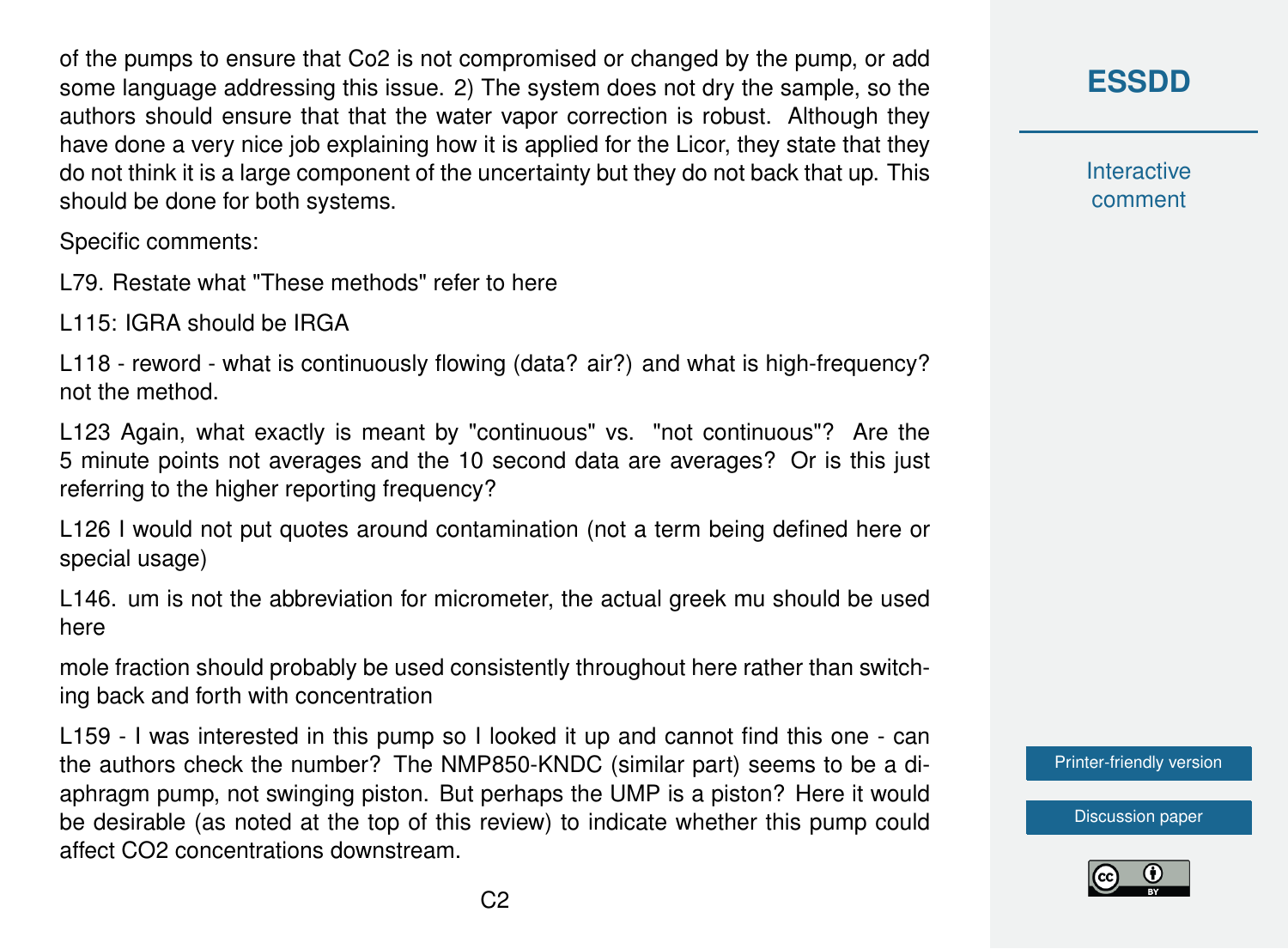L175 L/minute is volume flow - specify standard liters per minute. I would guess at least some if not all the sites are at altitude, so this becomes more important.

L196 Division's (apostrophe)

L200+ I commend the authors on the careful accounting of their standards. It is a little disappointing to hear of drift in the tank of 0.5 ppm however, that seems quite high. (let alone the 1.5 ppm drift in one of the original tanks!).

What is the typical value of the target tank?

L217 subscript 2 in CO2.

L218-221 this paragraph is confusing and a little out of the blue? Is this round-robin between cities occuring or has already been done? (also conduced should be conducted). Or is this a recommendation?

L222, In the previous few paragraphs, the units have been \mu mol mol  ${}^{2}$ {-1}, now switching to ppm - should be done at the top and defined once and be consistent

L226-228. How does this upper limit on the WMO scale affect the calibrations mentioned above which go up to 800 ppm?

L239 H2O mole fraction (in ppm), and missing "fraction" after "dry mole"

L254 including Foster et al.? Perhaps a few more words with the ref in parentheses?

L263 is the NOAA04 scale different from the WMO X2004A scale mentioned earlier for CH<sub>4</sub>?

L266 section 2.2.2 could be a bit longer - how are these corrections validated in the laboratory? A few more sentences would be useful on this important correction, including an estimate of the error on this (as mentioned below under the uncertainty analysis).

At the top of this section (L250) would be good to mention what gases are measured by the LGR.

**Interactive** comment

[Printer-friendly version](https://www.earth-syst-sci-data-discuss.net/essd-2018-148/essd-2018-148-RC1-print.pdf)

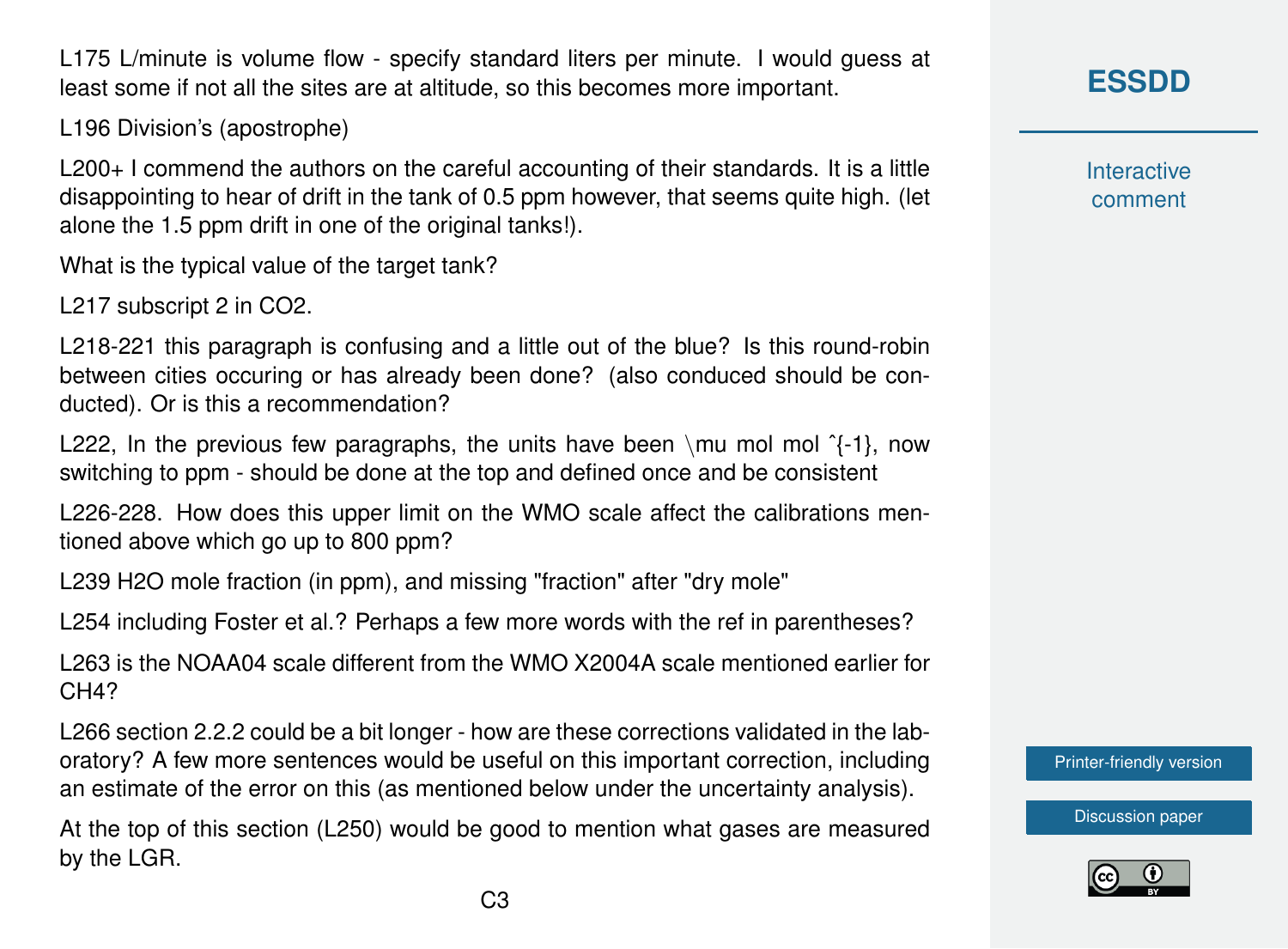Figure 5. Caption is incorrect, as it states that the majority of the data is over 550 ppm, which is certainly not the case if the 95th percentile is 550 then only 5% of the data is above 550!

section 3.2: L 288-290 - clarify whether this is an issue in the Licor and LGR both or only Licor. Does the LGR control cavity pressure? Would the constantly flowing reference gas in the case of the Licor take care of this issue? (perhaps not).

L303: check consistency between British and American spelling of "vapor/vapour"

L305: is this now a mole fraction of H2O or something else (volume fraction, mass fraction? Mixing ratio often refers to mass ratio?)

Section 3.3 Please remind the reader that this is only being done for UUCON because the LGR is doing its own correction interally.

Fig. 7 caption wording: comma should be semicolon? (before flush periods). And here the target is referred to as the check tank, it might be more consistent to refer to it here as the target tank as was done earlier. Also, should say "calibrated", not post calibrated. Or perhaps "post-calibration".

L359: It has not been shown what typical uncertainty due to these might be for this system. Perhaps the authors could indicate what typical analyzer precision is during calibrations for the two instruments (I now see this information is already in Table 1, so you could just refer to this here). More difficult is the water vapor correction - are there any thoughts as to the possible error here, even if just a guess or based on a few tests mentioned earlier where the LGR correction was checked in the lab - what do those tests show? It would be good to be able to back this statement up, that these are likely small compared with the running uncertainty, even if just with some anecdotal information, without a formal estimate of their values.

L361: clarify that this is only available at the UUCON stations

L401. I would think this method would actually not be able to see a bias in the calibra-



**Interactive** comment

[Printer-friendly version](https://www.earth-syst-sci-data-discuss.net/essd-2018-148/essd-2018-148-RC1-print.pdf)